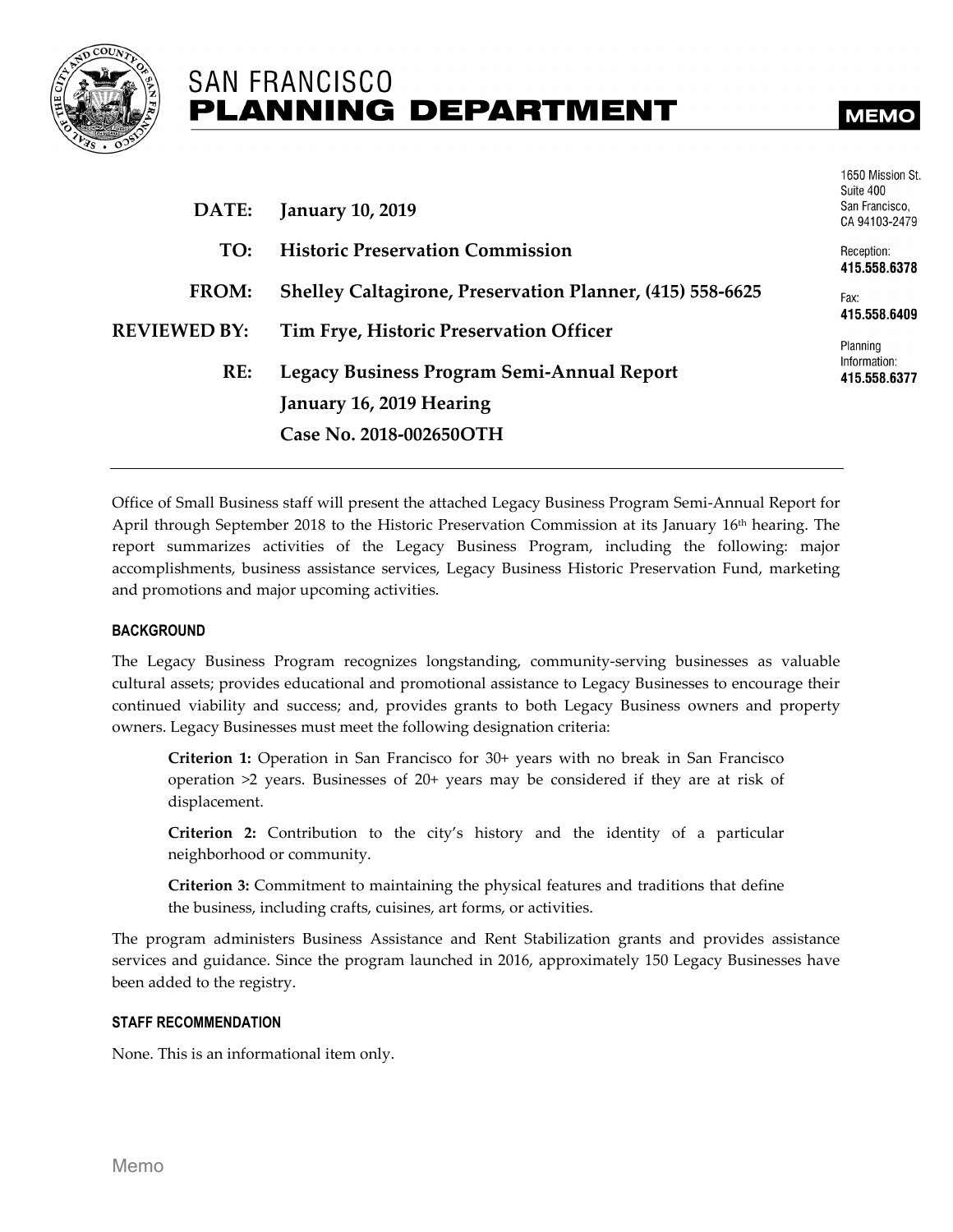

OFFICE OF SMALL BUSINESS REGINA DICK-ENDRIZZI, DIRECTOR

# **Legacy Business Program Semi-Annual Report April through September 2018**

This Legacy Business Program Semi-Annual Report for April through September 2018 summarizes activities of the Legacy Business Program, including the following: major accomplishments, business assistance services, Legacy Business Historic Preservation Fund, marketing and promotions and major upcoming activities.

# **MAJOR ACCOMPLISHMENTS (APRIL – SEPTEMBER 2018)**

- Added 19 businesses to the Legacy Business Registry.
- Finalized rules and regulations for the Legacy Business Registry.
- Translated the *Legacy Business Program Resources Handbook* into Chinese, Spanish and Tagalog, and posted it on the Office of Small Business website: <https://sfosb.org/legacy-business/resources>
- Created *Becoming Employee-Owned* in partnership with the Democracy at Work Institute, a small business toolkit to introduce Legacy Businesses to the succession strategy of transitioning to employee ownership.
- Partnered with the Office of Contract Administration to conduct outreach to City departments, commissions, committees and task forces to encourage them to patronize Legacy Businesses to the greatest extent possible.
- Issued the Business Assistance Grant for fiscal year 2018-19 in English, Chinese, Spanish and Tagalog.
- Received 103 Business Assistance Grant applications for fiscal year 2018-19.
- Created an annual re-application process for the Rent Stabilization Grant.
- Processed 14 Rent Stabilization Grants applications.
- Issued the Legacy Business Program Annual Report for fiscal year 2017-18.
- Finalized the Legacy Business Program logo with contractor Osaki Creative Group.
- Issued 9 press releases about new Legacy Businesses as well as Small Business Week.
- Tweeted 13 tweets on Twitter and posted 9 entries on Facebook about Legacy Businesses and the Legacy Business Program.

### **Statistics (April – September 2018)**

| <b>Nominations and Applications</b> | <b>Fiscal Year</b><br>(July-Sept. 2018) | <b>Semi-Annual</b><br>$\blacksquare$ (April-Sept. 2018) | Program<br>Total |
|-------------------------------------|-----------------------------------------|---------------------------------------------------------|------------------|
| <b>Nominations Received</b>         | 14                                      | 26                                                      | 232              |
| <b>Applications Received</b>        | 15 <sub>1</sub>                         | 25                                                      | 186              |

#### Continued on next page

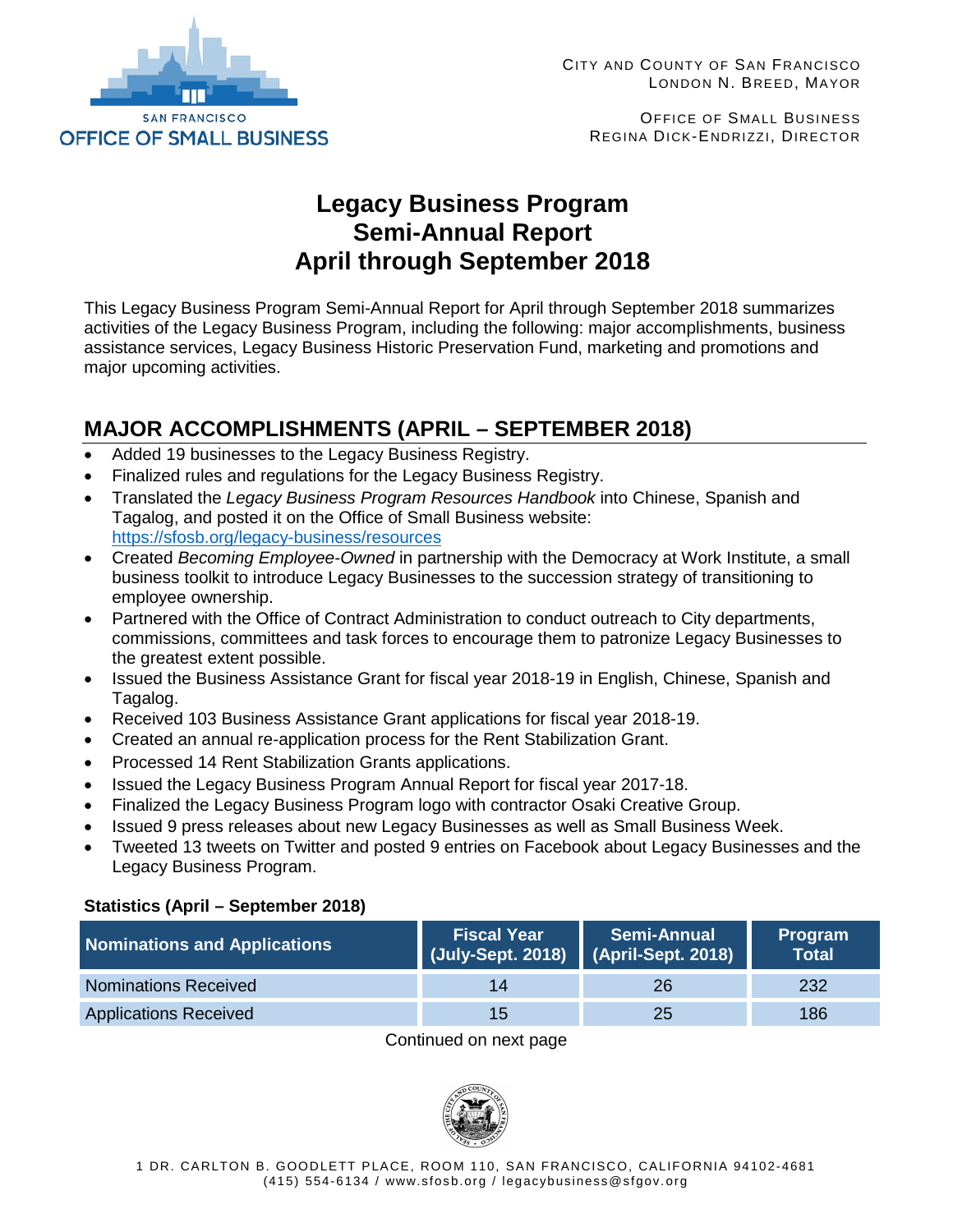# Continued from previous page

| <b>Nominations and Applications</b>                                     | <b>Fiscal Year</b> | <b>Semi-Annual</b><br>(July-Sept. 2018)   (April-Sept. 2018) | Program<br><b>Total</b> |
|-------------------------------------------------------------------------|--------------------|--------------------------------------------------------------|-------------------------|
| <b>Application Fees Received</b>                                        | \$800              | \$1,250                                                      | \$8,650                 |
| Applications Reviewed by the Historic<br><b>Preservation Commission</b> | 13                 | 18                                                           | 149                     |
| Applications Reviewed by the Small<br><b>Business Commission</b>        | 13                 | 19                                                           | 148                     |
| Businesses Placed on the Legacy<br><b>Business Registry</b>             | 13                 | 19                                                           | 148                     |

# **Nominations Received (April – September 2018)**

| <b>Business Name</b>                                      | <b>District</b> | <b>Nominator</b>                    | <b>Date Nomination</b><br><b>Received</b> |
|-----------------------------------------------------------|-----------------|-------------------------------------|-------------------------------------------|
| <b>California Wine Merchant</b>                           | $\overline{2}$  | <b>Supervisor Catherine Stefani</b> | 4/9/2018                                  |
| <b>Fireside Camera</b>                                    | $\overline{2}$  | <b>Supervisor Catherine Stefani</b> | 4/9/2018                                  |
| <b>Animal Company</b>                                     | 8               | <b>Supervisor Jeff Sheehy</b>       | 4/28/2018                                 |
| <b>VIP Grooming SF Inc.</b>                               | 8               | <b>Supervisor Jeff Sheehy</b>       | 4/28/2018                                 |
| Pier 39 Ltd Partnership                                   | 3               | <b>Supervisor Aaron Peskin</b>      | 5/8/2018                                  |
| Jug Shop, Inc.                                            | 3               | <b>Supervisor Aaron Peskin</b>      | 5/8/2018                                  |
| <b>Scoma's Restaurant</b>                                 | 3               | <b>Supervisor Aaron Peskin</b>      | 5/21/2018                                 |
| <b>Great Wall Hardware</b>                                | $\overline{4}$  | <b>Supervisor Katy Tang</b>         | 6/1/2018                                  |
| <b>Hayes Street Grill</b>                                 | 5               | <b>Supervisor London Breed</b>      | 6/5/2018                                  |
| <b>Balboa Cafe</b>                                        | $\overline{2}$  | <b>Supervisor Catherine Stefani</b> | 6/7/2018                                  |
| <b>New World Market</b>                                   | 1               | <b>Supervisor Sandra Lee Fewer</b>  | 6/8/2018                                  |
| <b>Alfred's Steakhouse</b>                                | 3               | <b>Supervisor Aaron Peskin</b>      | 6/29/2018                                 |
| San Francisco Bay View National<br><b>Black Newspaper</b> | 10              | <b>Supervisor Malia Cohen</b>       | 7/27/2018                                 |
| <b>IXIA</b>                                               | 8               | <b>Supervisor Rafael Mandelman</b>  | 7/30/2018                                 |
| <b>House of Bagels</b>                                    | 1               | <b>Supervisor Sandra Lee Fewer</b>  | 7/31/2018                                 |
| <b>Creativity Explored</b>                                | 8               | <b>Supervisor Rafael Mandelman</b>  | 7/31/2018                                 |
| <b>FTC Skateboarding</b>                                  | 5               | <b>Supervisor Vallie Brown</b>      | 8/7/2018                                  |
| <b>Haight and Fillmore Whole Foods</b>                    | 5               | <b>Supervisor Vallie Brown</b>      | 8/7/2018                                  |
| Paper Tree                                                | 5               | <b>Supervisor Vallie Brown</b>      | 8/22/2018                                 |

Continued on next page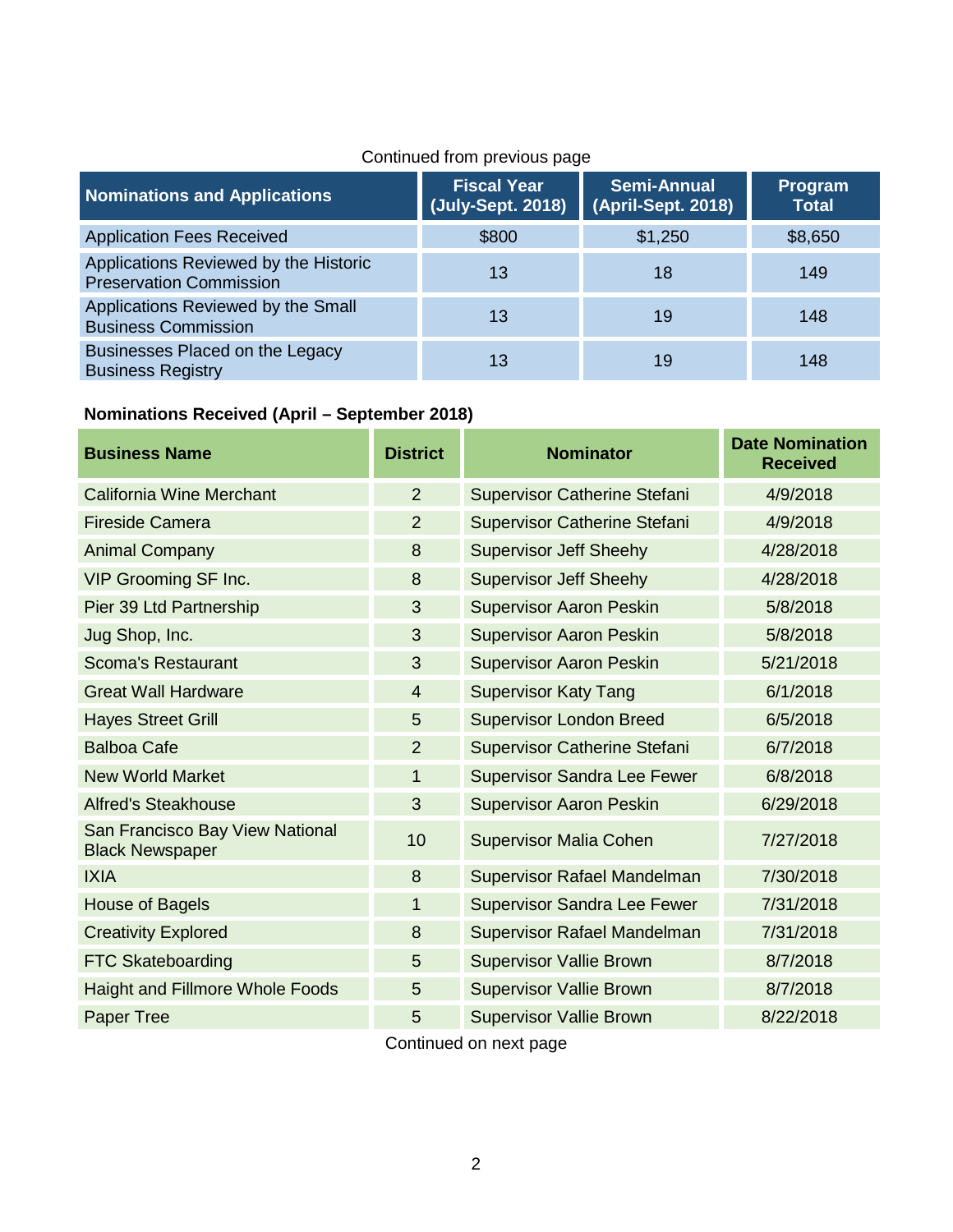| <b>Business Name</b>                              | <b>District</b> | <b>Nominator</b>                    | <b>Date Nomination</b><br><b>Received</b> |
|---------------------------------------------------|-----------------|-------------------------------------|-------------------------------------------|
| <b>Balboa Theatre</b>                             | $\mathbf 1$     | <b>Supervisor Sandra Lee Fewer</b>  | 8/27/2018                                 |
| For Your Eyes Only Optometry                      | 8               | Supervisor Rafael Mandelman         | 8/31/2018                                 |
| <b>Bi-Rite Market</b>                             | 8               | Supervisor Rafael Mandelman         | 9/7/2018                                  |
| <b>Vogue Theatre</b>                              | $\overline{2}$  | <b>Supervisor Catherine Stefani</b> | 9/14/2018                                 |
| <b>Silver Cloud Restaurant and</b><br>Karaoke Bar | 2               | <b>Supervisor Catherine Stefani</b> | 9/14/2018                                 |
| <b>Other Avenues</b>                              | $\overline{4}$  | <b>Supervisor Katy Tang</b>         | 9/27/2018                                 |
| Anco Iron & Construction Inc.                     | 10              | <b>Supervisor Malia Cohen</b>       | 9/27/2018                                 |

### Continued from previous page

### **Business Types (Through September 30, 2018)**

For the 6-month period from April through September 2018, for-profit businesses made up 89.5% of the 19 Legacy Businesses added to the Registry. For all 148 Legacy Businesses through September 30, 2018, for-profit businesses made up 81.8% of the businesses on the Registry.

|                                               | <b>Businesses</b><br><b>Added (April-</b><br><b>September</b><br>2018) | <b>Percentage of</b><br><b>Businesses</b><br><b>Added (April-</b><br><b>September</b><br>2018) | <b>Legacy</b><br><b>Business</b><br><b>Program</b><br><b>Total</b> | <b>Percentage</b><br>of Legacy<br><b>Business</b><br><b>Program</b><br><b>Total</b> | <b>City and</b><br><b>County of</b><br><b>San</b><br><b>Francisco</b> |
|-----------------------------------------------|------------------------------------------------------------------------|------------------------------------------------------------------------------------------------|--------------------------------------------------------------------|-------------------------------------------------------------------------------------|-----------------------------------------------------------------------|
| <b>For-Profit Legacy</b><br><b>Businesses</b> | 17                                                                     | 89.5%                                                                                          | 121                                                                | 81.8%                                                                               | 94.3%                                                                 |
| Nonprofit Legacy<br><b>Businesses</b>         | $\mathfrak{p}$                                                         | 10.5%                                                                                          | 27                                                                 | 18.2%                                                                               | 5.7%                                                                  |
| <b>Total</b>                                  | 19                                                                     | 100.0%                                                                                         | 148                                                                | 100.0%                                                                              | 100.0%                                                                |

<span id="page-3-0"></span><sup>&</sup>lt;sup>1</sup> All firms, 2012, U.S. Census Bureau,

<https://www.census.gov/quickfacts/fact/table/sanfranciscocountycalifornia,US/SBO001212#viewtop> and Office of Economic and Workforce Development,<http://oewd.org/nonprofits-0>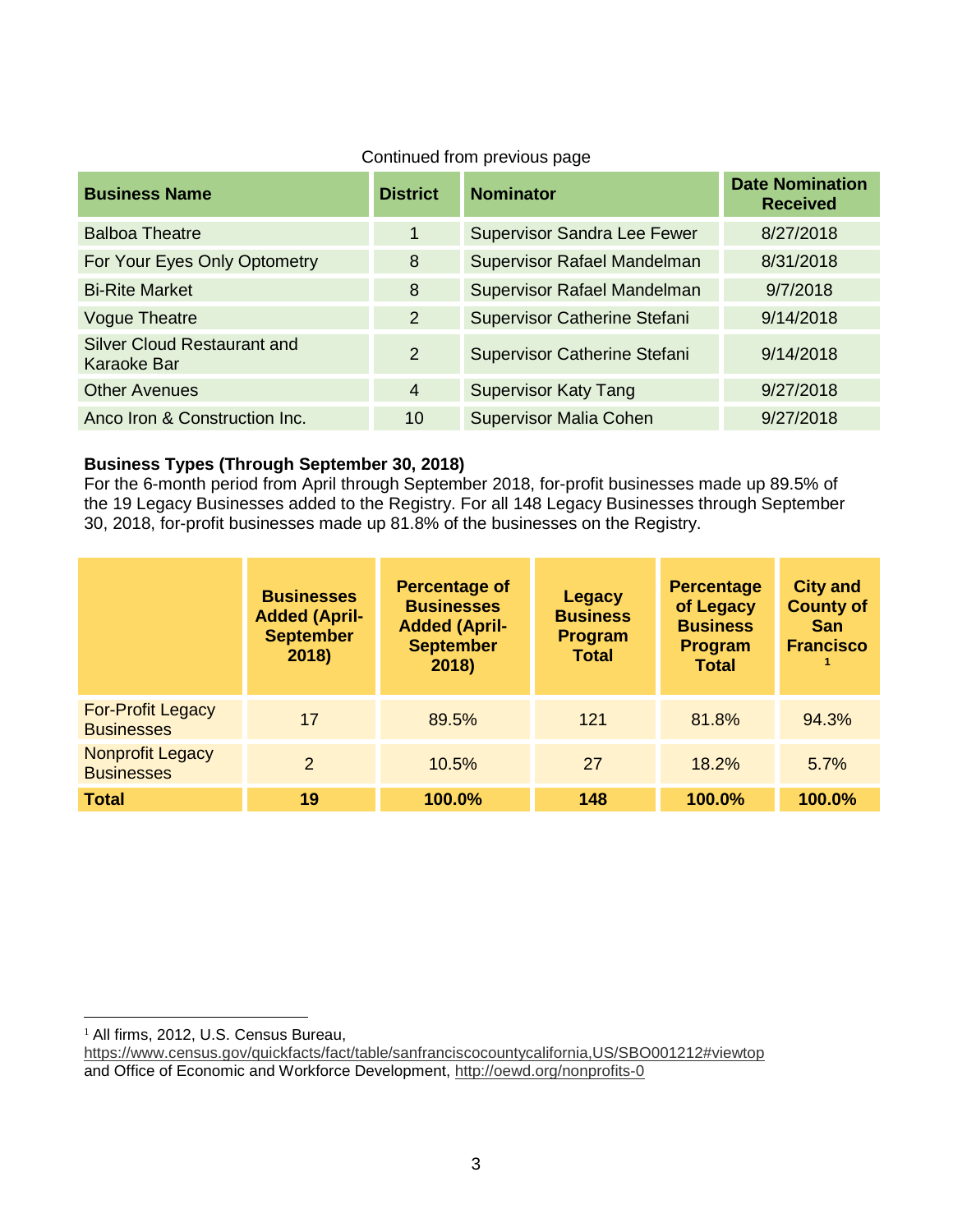# **BUSINESS ASSISTANCE SERVICES**

### **Doing Business with the City and County of San Francisco**

The Office of Small Business is conducting outreach to City departments, commissions, committees and task forces to encourage them to patronize Legacy Businesses to the greatest extent possible. To do business with the City, Legacy Businesses must apply to be Suppliers with the City and County of San Francisco.

Efforts by the Office of Small Business through September 2018 included the following:

- In November 2017, created a webpage to identify those businesses that are compliant Suppliers with the City and County of San Francisco: [https://sfosb.org/legacy-business/suppliers.](https://sfosb.org/legacy-business/suppliers)
- In March 2018, requested that the Controller's Office revise the Supplier Portal so City departments know when Suppliers are Legacy Businesses. The Controller's Office is currently working on this request.
- In May 2018, reached out to the Controller and the Purchaser & Director of the Office of Contract Administration asking them how best to reach out to City departments. They responded promptly with suggestions.
- In June 2018, did outreach to employees from various departments at a monthly *Delegated Departmental Purchasing (Prop Q)* training for City employees regarding the ordering of materials, equipment, supplies and general services up to \$10,000. Outreach at these monthly will be ongoing.
- In June 2018, encouraged Legacy Businesses to register as Local Business Enterprises, if applicable to their businesses.

Outreach at the monthly Prop Q trainings will be ongoing. The Office of Small Business will also continue to do outreach to City departments, commissions, committees and task forces whenever possible.

### **Summary of Services Through Technical Assistance Providers**

#### *One-on-One Consulting*

The Legacy Business Program has been working with a team of technical assistance providers including the San Francisco Small Business Development Center (SFSBDC), Working Solutions and the Lawyers' Committee for Civil Rights (LCCR) to assist businesses in need of lease negotiation, real estate assistance, one-on-one business consulting, and other business challenges.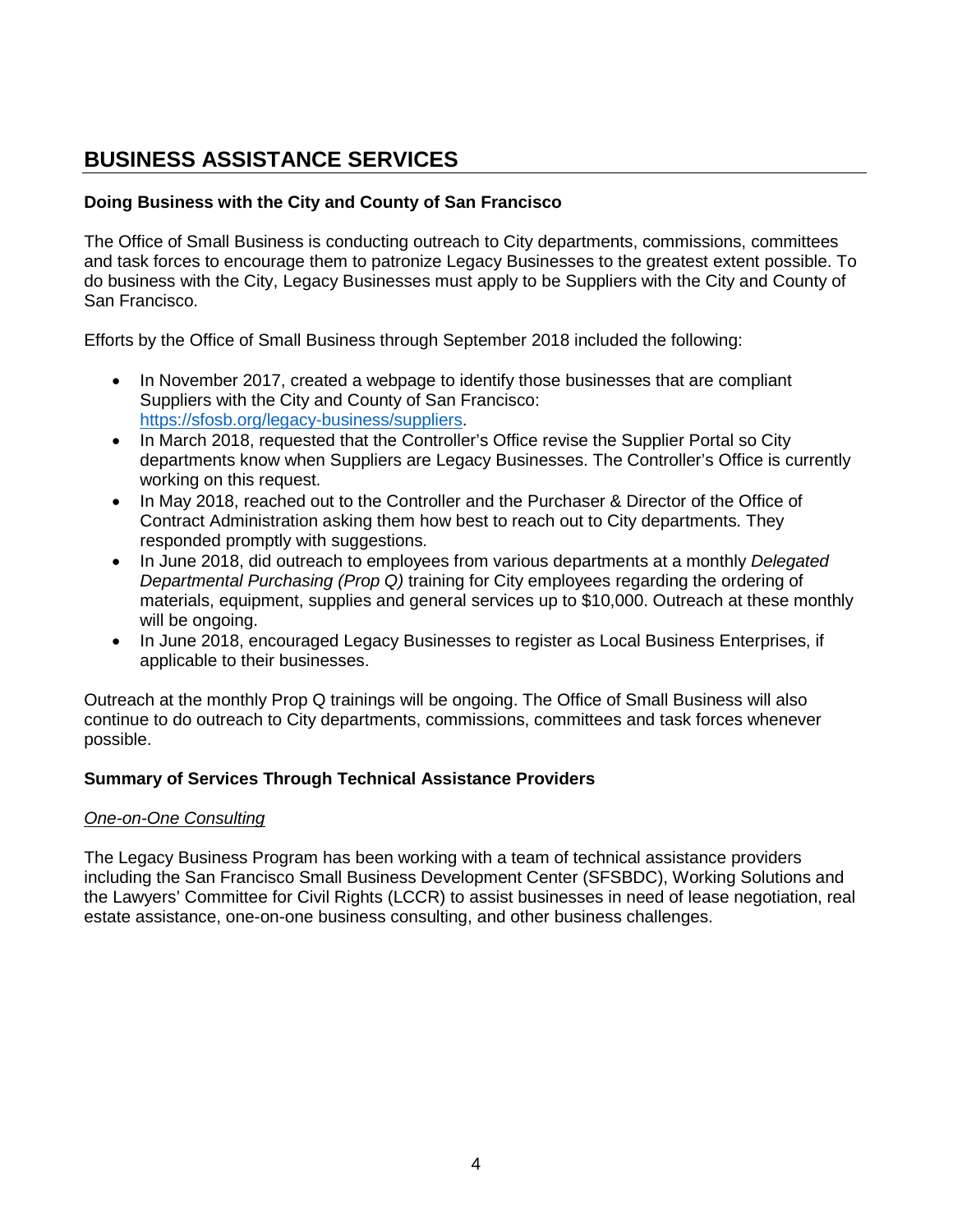For the semi-annual period from April 1 through September 30, 2018, the Legacy Business Program has provided technical assistance to 21 unduplicated clients for a total of 255.20 hours of consulting. Since the program launched in 2016, the Legacy Business Program has served 95 unique clients for a total of 842.40 hours of consulting.

|                                                   | <b>Fiscal Year</b><br>(July-Sept., 2018) | <b>Semi-Annual</b><br>(April-Sept., 2018) | <b>Program Total</b><br>(All Years) |
|---------------------------------------------------|------------------------------------------|-------------------------------------------|-------------------------------------|
| <b>Number of Clients</b>                          |                                          | 21                                        | 95                                  |
| Number of Hours of<br><b>Technical Assistance</b> | 102.50                                   | 255.20                                    | 842.40                              |

### **Client Needs**

### *Assistance with Legacy Business Registry Applications*

Businesses owners continue to require assistance with their Legacy Business Registry applications. Business owners needing help are paired with a business advisor who helps guide the client through the application process. The most common assistance sought by business owners is with writing the narrative section, but assistance is also provided with compiling back-up documentation and ensuring the application is complete before submission. In cases where business owners did not understand English well, an interpreter/advisor was assigned to facilitate communication.

#### *Technical Assistance to Legacy Businesses*

Legacy Businesses face similar challenges encountered by non-Legacy Business. The two most common issues are primarily related to real estate and business performance. The majority of Legacy Businesses do not own their commercial property and, given the bargaining power of property owners, they encounter challenges when their leases are about to expire. It is extremely helpful for business owners to work with someone who understands the negotiating process, market rates and current real estate trends, as this helps balance the negotiating advantage of landlords.

In cases where business owners had intentions to move to new locations, SFSBDC was able to pair the business owners with real estate professionals for their relocation plans. Additionally, business owners were paired with a marketing and financial management advisor to help reduce the risk of poor sales and poor cash flow, which is inherent in a relocation.

Finally, some business owners have demonstrated a need for performance improvements. Such cases are referred to a specialized consultant to 1) help assess the business situation and diagnose the potential problems; and 2) provide one-on-one support in the areas of financial management, marketing assistance, business planning, access to capital, technology and strategy. The end-goal of the one-on-one assistance is to help establish the long-term sustainability of Legacy Businesses.

#### *Assistance to Legacy Business Impacted by the Central Subway Construction Project*

During the semi-annual period, several businesses located in various areas along the Central Subway construction sites – including 4th Street, Union Square and Chinatown – that are negatively impacted by the construction project received assistance from SFSBDC in applying for the Central Subway Construction Mitigation Funds. They were awarded funds from \$5,000 to \$10,000. SFSBDC advisors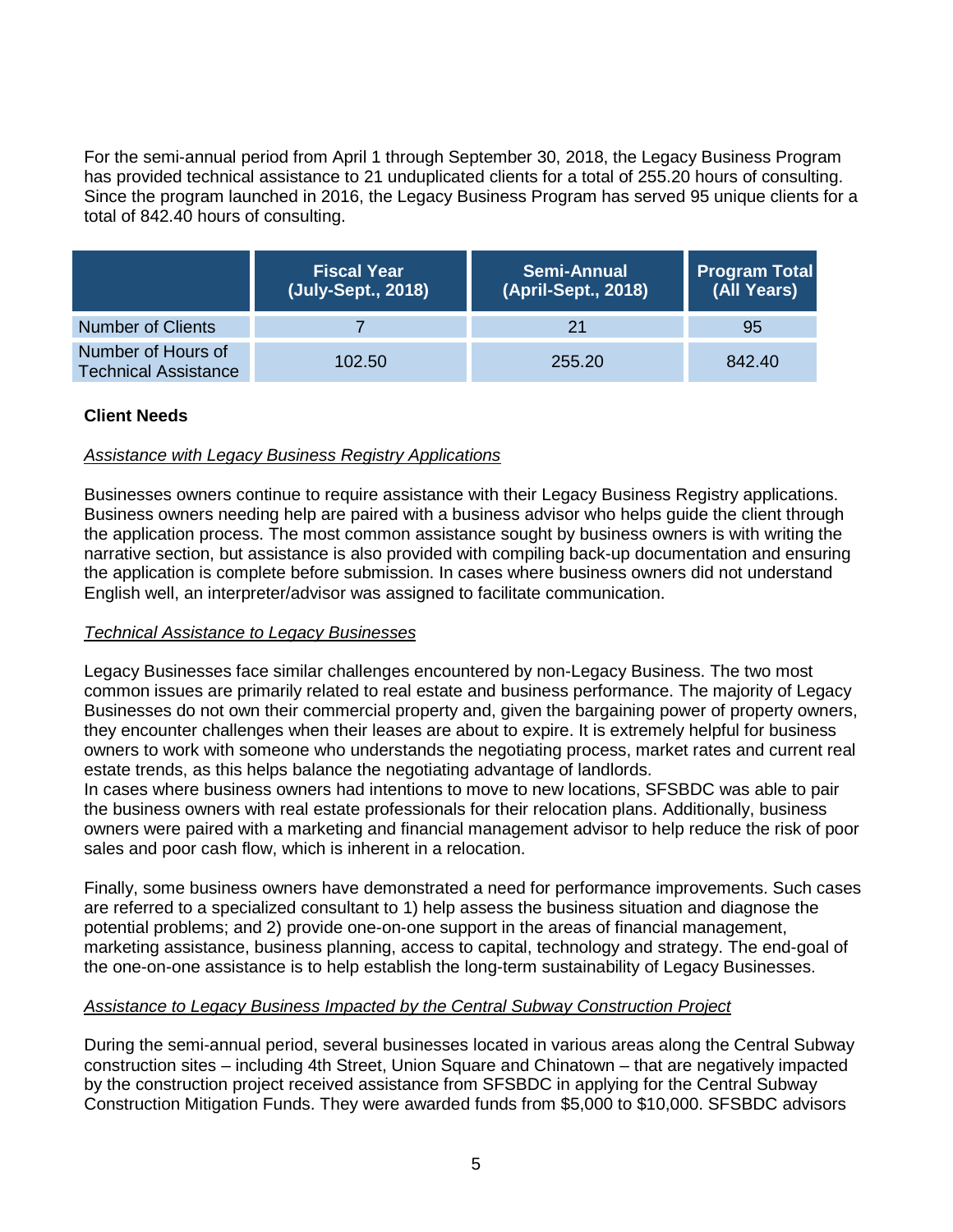helped these clients identify areas of improving the business and formulated action items to achieve that. With these additional funds, businesses were able to implement their action plans that aim to improve their businesses.

#### **Success Stories**

Technical assistance is provided to Legacy Businesses that are listed on the Registry as well as to Legacy nominees and applicants who are in the process of applying for the Registry. Below is a story showing the successful relocation of a business.

#### *ArtHaus Gallery*

411 Brannan St, San Francisco, CA 94107

Company Profile: For 21 years, ArtHaus has been presenting contemporary works, diverse in subject matter, media and style, by noteworthy New York and Bay Area artists. Their business is their livelihood and passion which allows them to share the artwork with the community and contribute to the unique fabric of San Francisco.

Challenges: Having relocated to SoMa in 2005 and witnessing the immediate recent changes, ArtHaus was coming up on their lease and was in fear of displacement with an older generation landlord. They wanted to secure their lease to prevent having to relocate or pay an insurmountable increase of rent.

Actions Taken: Iris and John from Working Solutions met with Annette and James from ArtHaus to describe the details and process of negotiating a rent while including the Legacy Business Rent Stabilization Grant. Iris reviewed their lease and provided detailed steps of how to proceed and approach the landlord. Iris drafted a Letter of Intent (LOI) for Annette and James to review before meeting with their landlord and explaining the process.

Results: After meeting with the landlord in July and proposing the new terms of the lease, he has signed a new lease with ArtHaus on August 30, 2017. This saves the gallery for the next three consecutive years plus seven one-year renewal options. This allowed ArtHaus to continue to share the artwork and culture of struggling artists in the Bay Area to San Francisco community. Working Solutions' Business Retention team will also be assisting the landlord with completing the Rent Stabilization Grant application to be eligible for funds.

#### Words from Business Owners, Annette Schutz and James Bacchi:

*"The opportunity to consult with Iris Lee and John Rodriquez at Working Solutions, in regard to our honor of being voted a San Francisco Legacy Business, is truly a gift. Working Solutions provided us with a thorough and easy to understand overview of the benefits of the Legacy Program. Most importantly, Iris Lee worked together with us and our landlord to negotiate a lease that will afford ArtHaus the opportunity to continue our presence as a Legacy Business in the SoMa community. For this, we are most grateful."*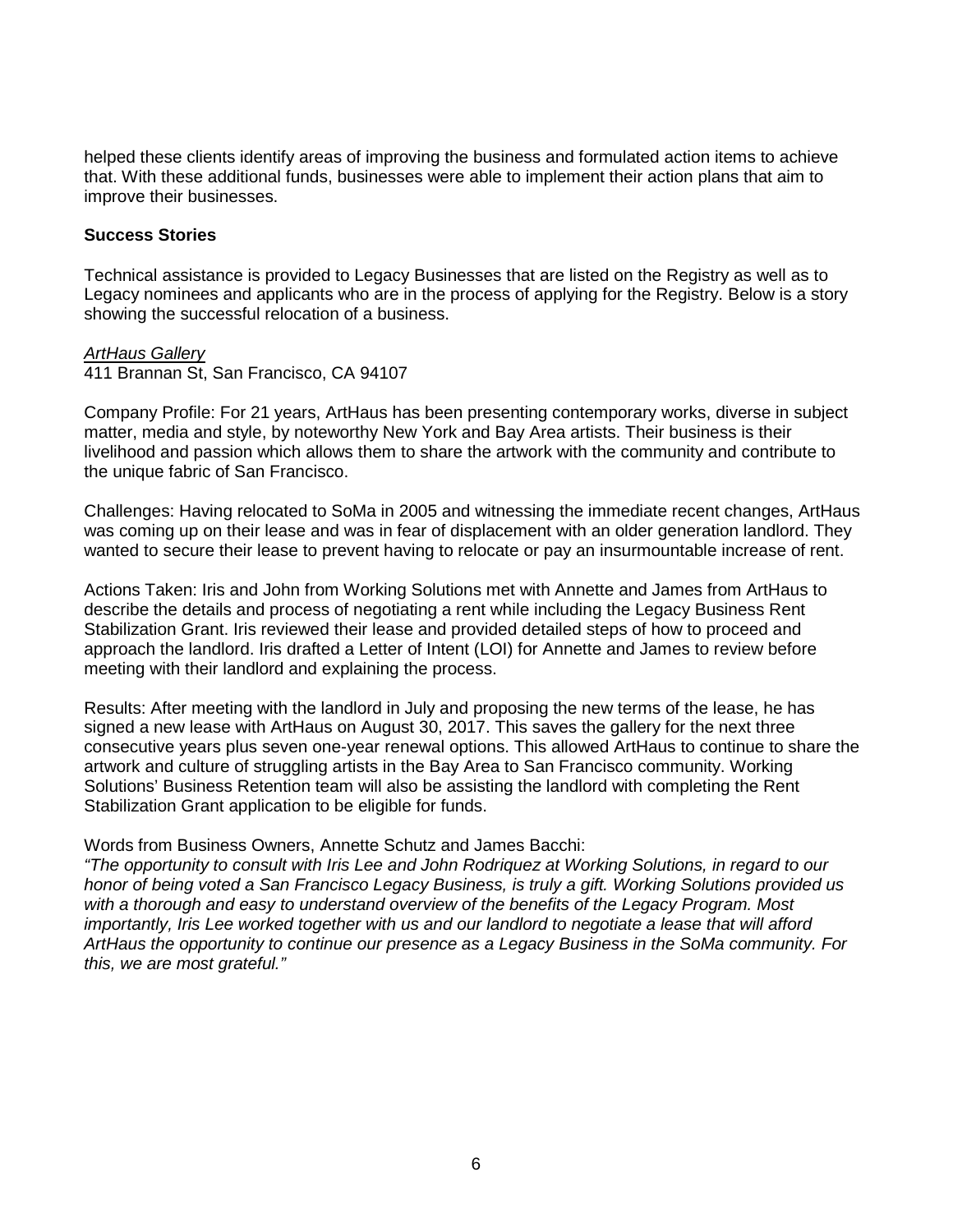

Annette Schutz and James Bacchi, ArtHaus Gallery

Following is a success story demonstrating assistance to a Legacy Business impacted by the Central Subway Construction Project.

*HWA RANG KWAN Martial Arts Center* 90 Welsh St., San Francisco, CA 94107

Company Profile: HWA RANG KWAN Martial Arts Center (HRK) is believed to be the oldest Korean martial arts center on the West Coast. The school was founded in San Francisco in 1973 by Master Dong Kie and managed to survive in the harsh economy and thrive in the city for over 40 years. In 2001, Grand Master Shin sold the school to one of his senior students, Steve Rapport, who continuously teaches at HRK ever since. Today, HRK is a San Francisco Legacy Business serving around 200 adults and children in SoMa and is home to seven martial arts groups who will be otherwise priced out of the neighborhood.

Challenges: The Central Subway Construction Project results in parking reduction, construction debris and public transportation elimination, making it increasingly difficult for HRK's students to access the school, and student enrollment and sales have been declining steadily since the construction started in 2013.

Actions Taken: SFSBDC started to work with the client in November 2017 and assisted the client to apply for the Central Subway Construction Mitigation Grant in February 2018. SFSBDC is also working with the client on applying for the Business Assistance Grant, which will provide up to \$500 per fulltime employee per year to the business.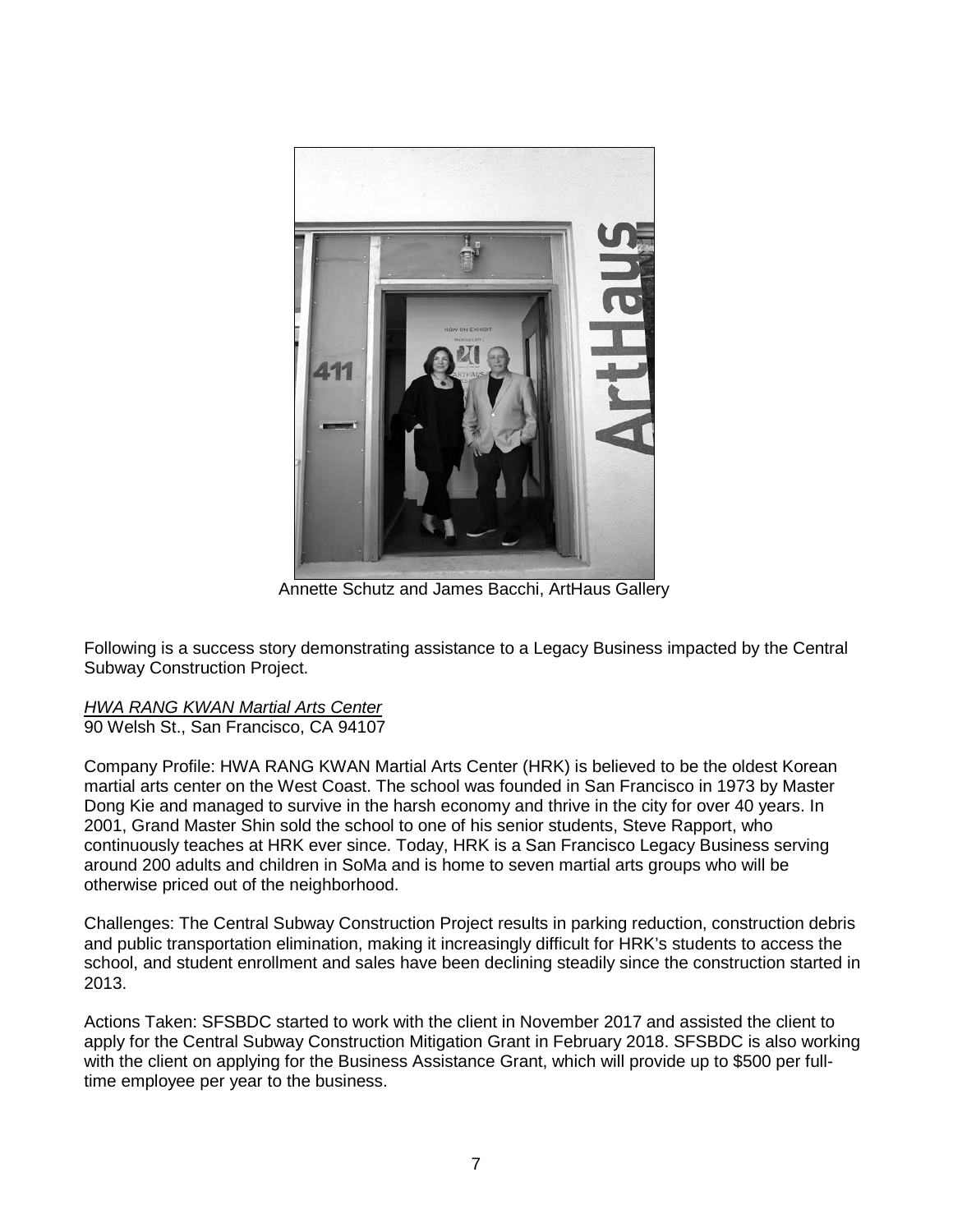

Master Steve demonstrates Taekwondo to students

Results: HRK received a \$5,000 construction mitigation grant from the City of which \$3,750 was allocated for rent and \$1,250 was allocated for purchasing storage shelves for store improvement. "All my students love those shelves because they make my space more organized and look nicer," said the owner Master Steve. "The grant is much needed to keep our school up and running in this difficult time."

Words from the Business Owner, Master Steve:

*"We appreciate the fact that the City acknowledged Legacy Businesses are important cultural assets to preserve and the public construction has impacts for small businesses. For a small business owner*  with under-developed small business skills, it's empowering to know that expert advice is only an email *or a phone call away. Thank you SBDC!"*



Master Steve with the newly purchased storage shelves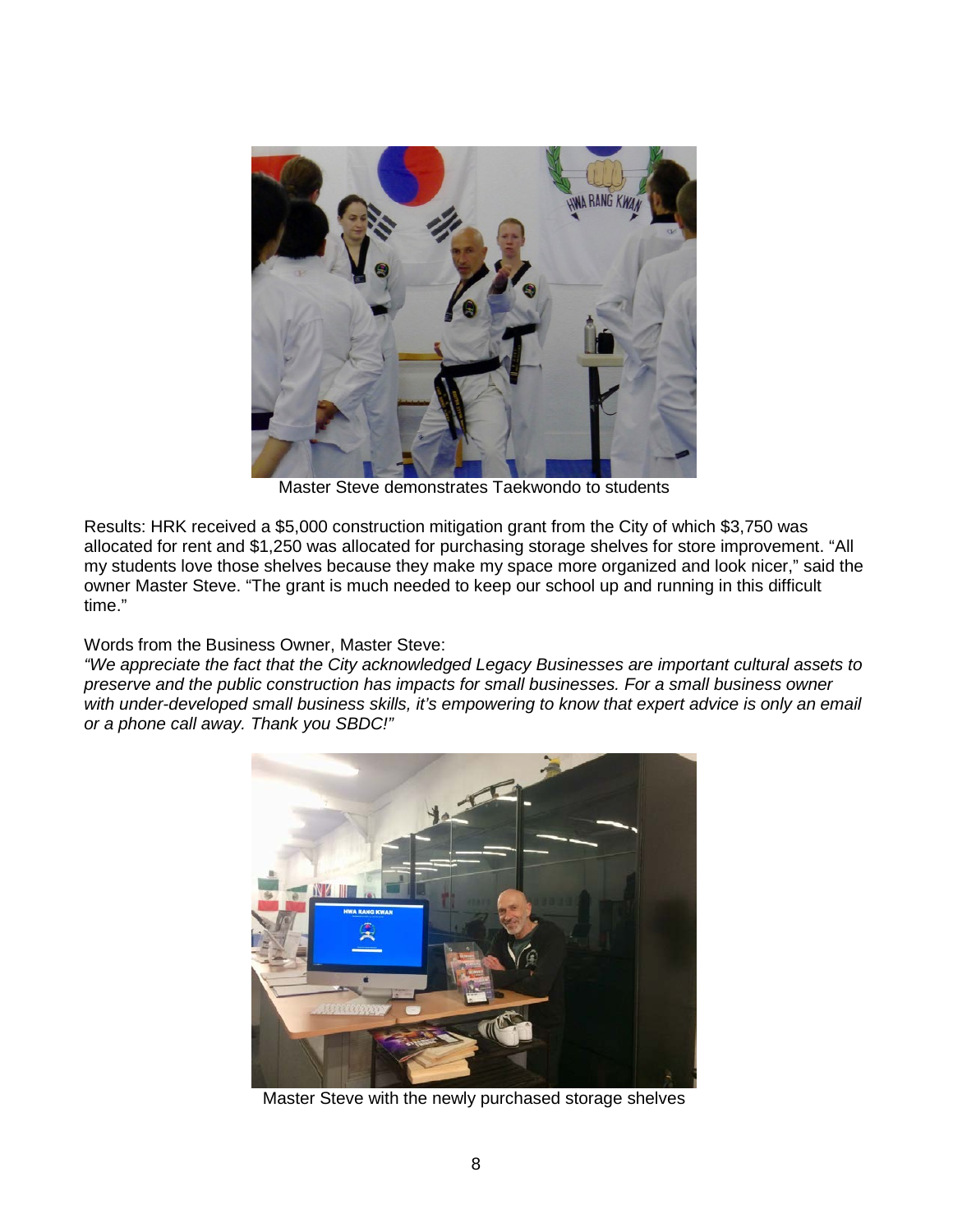# **Legacy Business Historic Preservation Fund**

#### **Business Assistance Grant**

#### Fiscal Year 2017-18 Grant

For fiscal year 2017-18, the Office of Small Business received 72 applications from 111 eligible businesses, which was a 64.9% application rate.

| Statistics (2017-18 Grant)       |           |
|----------------------------------|-----------|
| Number of eligible applicants    | 111       |
| Number of applications submitted | 72        |
| Application rate                 | 64.9%     |
| <b>Total FTEs</b>                | 1,213     |
| <b>Average FTEs</b>              | 16.85     |
| <b>Median FTEs</b>               | 9.00      |
| Total grant payments             | \$625,321 |
| Average grant payment            | \$8,685   |
| Median grant payment             | \$4,640   |

#### Fiscal Year 2018-19 Grant

The Office of Small Business issued the 2018-19 grant on June 19, 2018. Substantive changes to the grant application included the following:

1) Reporting by the applicant as to whether the business was closed for any amount of time during the grant period (between July 1, 2017, and June 30, 2018).

2) Acknowledgement by the applicant that any unpaid obligations to the City as a result of fines, penalties, interest, assessments, taxes, fees, or any other financial obligations imposed by law, regulation, or contract that were delinquent as of the date of application must be paid in full by March 31, 2019, in order for the applicant to receive the grant.

3) Acknowledgement by the applicant that any current determinations or violations of the City's labor laws and/or outstanding penalties or payments ordered by the Office of Labor Standards Enforcement (OLSE) as of the date of application must be settled by March 31 in order for the applicant to receive the grant.

4) Reporting by the applicant on a comparison of rent/mortgage to gross revenue.

A total of 103 applications were received. OSB staff anticipates completing review of the applications by the spring of 2019.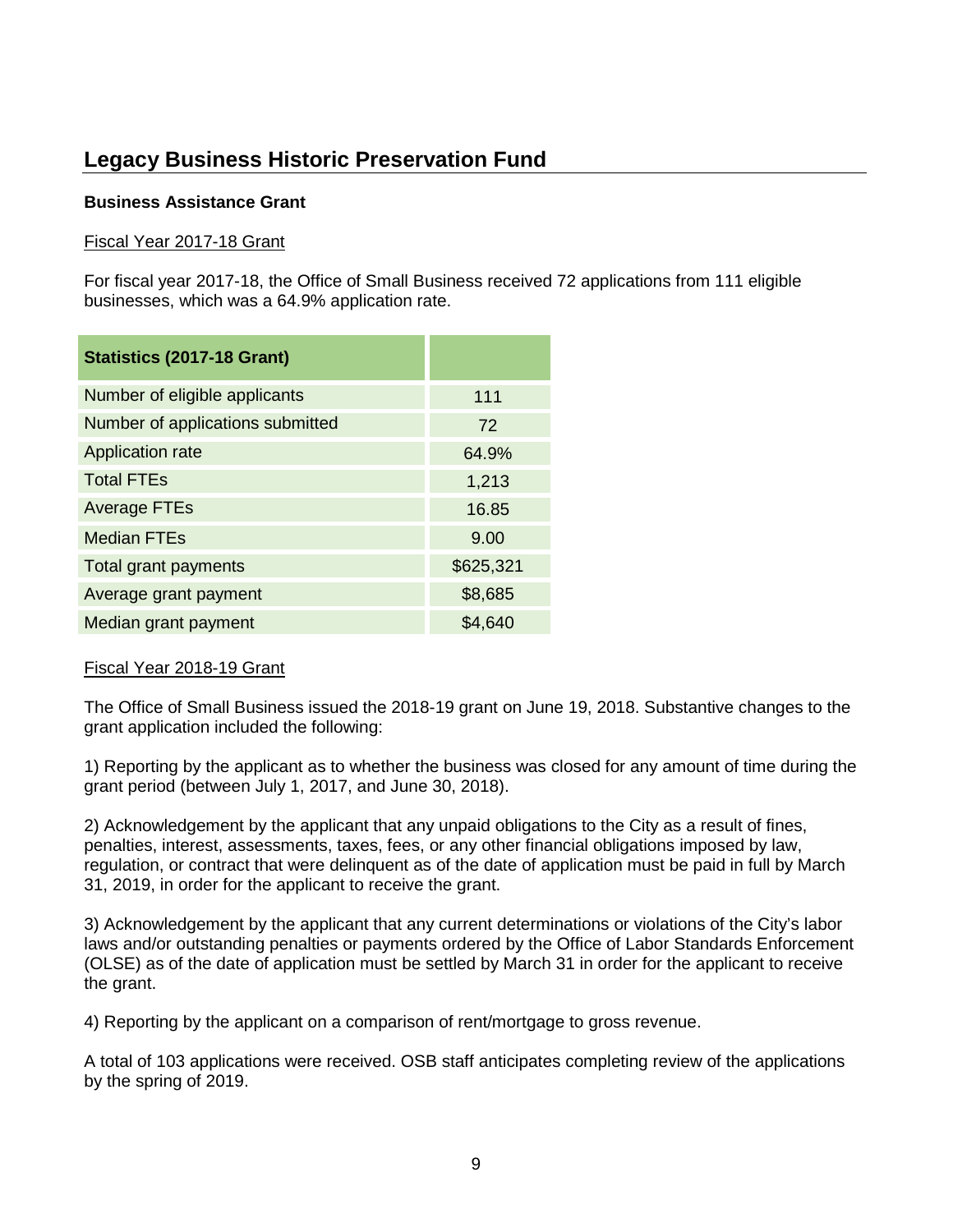#### **Rent Stabilization Grant**

The Office of Small Business paid 14 Rent Stabilization Grant applications from April through September, 2018, including 9 new applications (first year) and 5 re-applications (second year).

| <b>Landlord of Legacy Business</b>           | <b>Date Paid</b> | <b>Lease Square</b><br>Footage | <b>Grant Amount</b> |
|----------------------------------------------|------------------|--------------------------------|---------------------|
| Phoenix Arts Association Theatre (Suite 601) | 4/9/2018         | 1,800                          | \$8,351.10          |
| Phoenix Arts Association Theatre (Suite 604) | 4/16/2018        | 1,250                          | \$5,799.38          |
| <b>EROS: The Center for Safe Sex</b>         | 6/7/2018         | 5,000                          | \$23,197.50         |
| <b>Good Vibrations</b>                       | 6/7/2018         | 3,500                          | \$16,238.25         |
| Avedano's (235 Cortland Ave.)                | 6/7/2018         | 1,490                          | \$6,912.86          |
| Avedano's (237 Cortland Ave.)                | 6/22/2018        | 1,680                          | \$7,794.36          |
| <b>Gilmans Screens and Kitchens</b>          | 7/11/2018        | 5,000                          | \$23,197.50         |
| Navarro's Kenpo Karate Studio                | 7/11/2018        | 2,600                          | \$12,062.70         |
| <b>St. Francis Fountain</b>                  | 7/12/2018        | 2,760                          | \$12,805.02         |
| Toy Boat Dessert Café                        | 8/30/2018        | 1,017                          | \$4,718.37          |
| Dog Eared Books                              | 9/5/2018         | 2,550                          | \$11,830.73         |
| <b>ArtHaus Gallery</b>                       | 9/14/2018        | 2,900                          | \$13,454.55         |
| Joe's Ice Cream                              | 9/20/2018        | 2,000                          | \$9,279.00          |
| <b>Russian Hill Bookstore</b>                | 9/26/2018        | 2,950                          | \$13,686.53         |
| <b>TOTAL</b>                                 |                  | 36,497                         | \$169,327.85        |
| <b>AVERAGE</b>                               |                  | 2,607                          | \$12,094.85         |

### **MARKETING AND PROMOTIONS**

#### **Legacy Business Program Logo**

The Office of Small Business developed a logo for the Legacy Business Program, which was approved by the Small Business Commission on October 22, 2018.

In 2017, the Office of Small Business selected design experts Osaki Creative Group to develop a logo, marketing plan, brand identity, public relations materials and website design for the Legacy Business Program. They worked closely with a nine-member Legacy Marketing and Branding Committee.

Osaki Creative Group embarked on a six-phase process:

- 1. Research San Francisco culture and Legacy Business Program goals.
- 2. Research businesses inducted into the Legacy Business Registry.
- 3. Develop design directions and concepts with the Legacy Marketing and Branding Committee.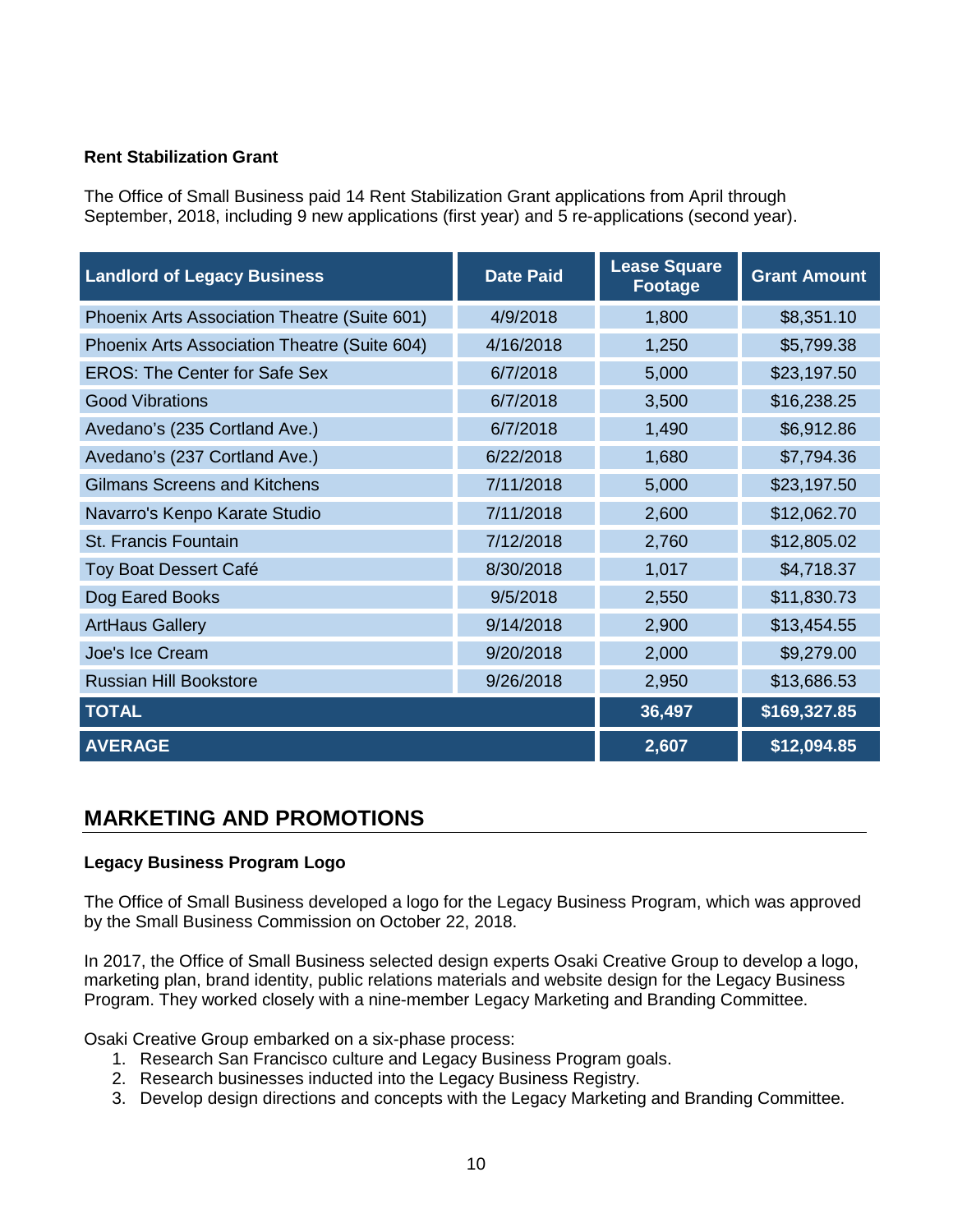- 4. Design feedback, selections and revisions until final direction is selected through the Committee.
- 5. Final design and color palette selection by the Committee.
- 6. Delivery of final logo in all formats and files.

An 11-question survey was sent to 156 Legacy Businesses and applicants, and 49 usable responses were received. Through the survey responses, we learned that Legacy Businesses appreciated the recognition and help they receive from the City through the Legacy Business Program. The businesses consider themselves to be longstanding pillars of the community, and they requested help in creating awareness for their businesses and connecting to residents and tourists.

Meetings between Osaki Creative Group and the Legacy Marketing and Branding Committee started in February 2018 and continued monthly through October 2018. Committee members provided logo concept direction, requested changes, gave insight about the Legacy Business Program, selected color options and picked the final logo.

Following is the final logo for the Legacy Business Program:



The logo features a simple design that will not compete with the logos of the Legacy Businesses. The design is bold, dynamic, memorable and timeless. It will remain relevant regardless of the time period. Design elements are as follows:

#### *Flame*

The element of "fire" has great power for forging will and determination. The symbolic meaning of a flame is representative of our inner light as well as a living symbol of the fire that burns in every soul. We incorporated the flame to be representative of the "Soul of the City" that comes from Legacy Businesses.

#### *Torch*

The torch represents the endeavor for protection and struggle for victory. It also symbolizes a passing of tradition likened to giving light or guidance to the next generation. We incorporated the torch to highlight the passing of tradition and strength that Legacy Businesses have endured throughout their history.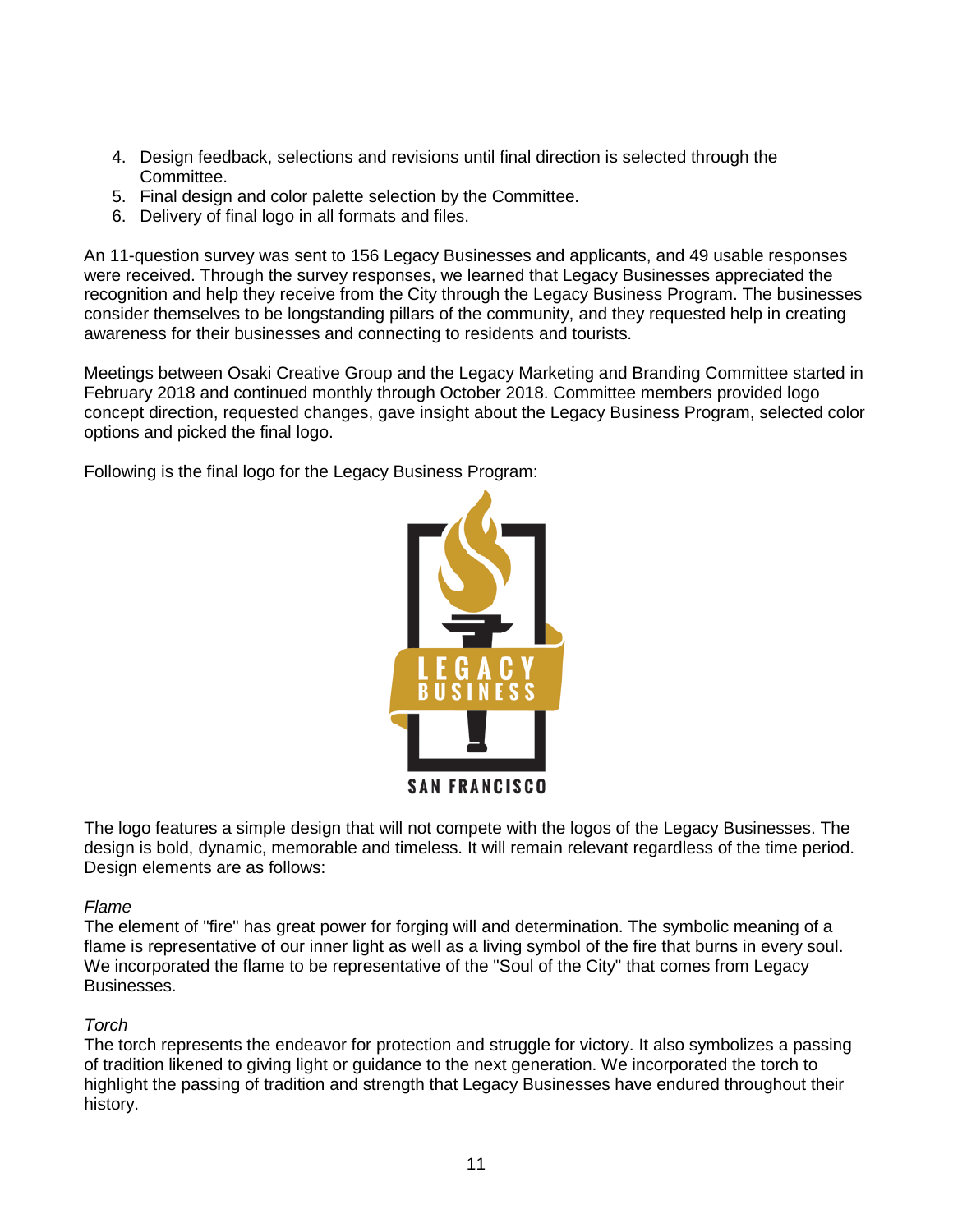#### *Border*

The border represents protection and also gives the logo a badge-like quality  $-$  a mark of distinction, achievement and membership. The border shows the City's willingness to protect Legacy Businesses and represents the Legacy Business' achievement to be posted at their place of business.

#### *Ribbon*

The ribbon is a symbol of awareness and support. We used the ribbon element wrapped around the entire logo to represent the City's support of and commitment to Legacy Businesses.

#### *Gold Color*

Gold is inherently tied to the origin, soul, and fabric of San Francisco. Gold signals wisdom, courage and passion which exemplifies the optimistic courage that it takes to start and maintain a small business for more than 30 years.

The Office of Small Business will be developing a marketing and branding plan and a toolkit for Legacy Businesses, including brochures, postcards, plaques, window stickers, a new website and more.

#### **Press (July – September 2018)**

Following are press articles featuring Legacy Businesses or the Legacy Business Program for the period April through September 2018.

[Two Sisters, Booksmith Owners Plan to Revamp the Alembic](https://sf.eater.com/2018/4/2/17189654/alembic-new-owners-bar-haight-street-san-francisco) SF Eater, April 2, 2018

[San Francisco Wholesale Produce Market rebrands](https://www.thepacker.com/article/san-francisco-wholesale-produce-market-rebrands) The Packer, April 2, 2018

['Kabuki Springs & Spa' Awarded Legacy Business Status](https://hoodline.com/2018/04/kabuki-springs-spa-awarded-legacy-business-status) Hoodline, April 9, 2018

[San Francisco Wholesale Produce Market Unveils New Moniker, Fresh Look](http://www.perishablenews.com/index.php?article=0067158) PerishableNews.com, April 6, 2018

Bayview's ['The Jazz Room' Awarded Legacy Business Status](https://hoodline.com/2018/04/bayview-s-the-jazz-room-awarded-legacy-business-status) Hoodline, April 12, 2018

[San Francisco Bay ferries and tour boats soon to run on eco-friendly fuel](https://www.sfgate.com/bayarea/article/San-Francisco-Bay-ferries-and-tour-boats-soon-to-12829867.php) (Red and White Fleet) San Francisco Chronicle, April 12, 2018

[Displaced legacy business finds new home, will reopen](http://eltecolote.org/content/en/features/displaced-legacy-business-finds-new-home-will-reopen/) (Navarro's Kenpo Karate Studio) El Tecolote, April 19, 2018

[City plans to limit restaurants, preserve industrial space in SF's Mission](https://missionlocal.org/2018/04/city-plans-to-limit-restaurants-preserve-industrial-space-in-sfs-mission/) Mission Local, April 20, 2018

[Neighborhood Notes: St. Francis Fountain turns 100 years old and plans to close for a few weeks](https://missionlocal.org/2018/04/neighborhood-notes-st-francis-fountain-turns-100-years-old-plans-to-close-for-a-few-weeks/) Mission Local, April 27, 2018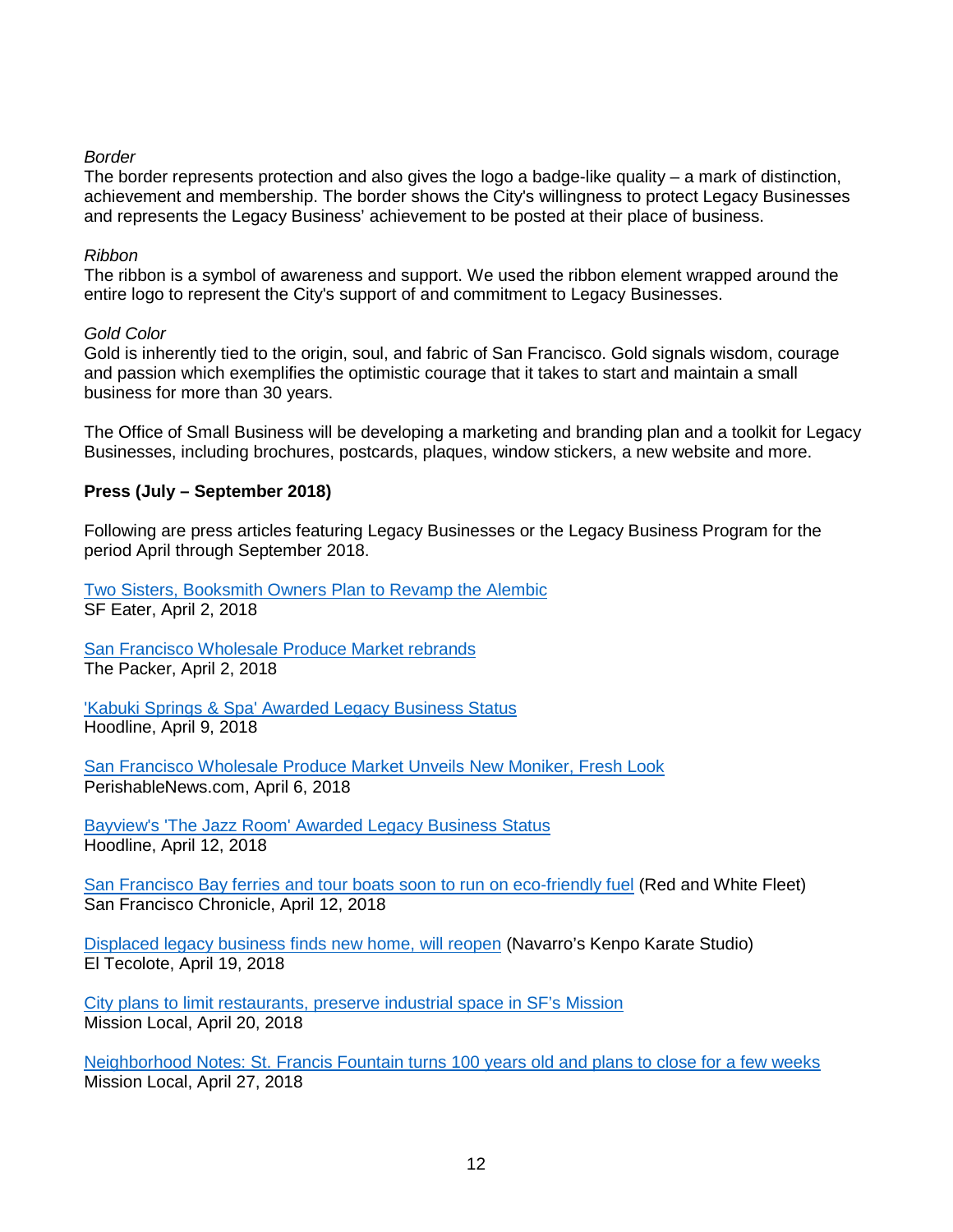[Specs celebrates 50 years in North Beach](http://www.sfexaminer.com/specs-celebrates-50-years-north-beach/) San Francisco Examiner, April 28, 2018

[North Beach bar and gathering spot Specs marks 50th anniversary with grand party](https://www.sfchronicle.com/bayarea/article/North-Beach-bar-and-gathering-spot-Specs-marks-12876195.php) San Francisco Chronicle, April 30, 2018

[San Francisco approves gay and leather cultural district](https://www.gaystarnews.com/article/san-francisco-leather-cultural-district/#gs.Zhq6kRo) Gay Star News, May 2, 2018

[SF's legacy restaurants hang on amid changing tastes](https://www.sfchronicle.com/bayarea/nativeson/article/SF-s-legacy-restaurants-hang-on-amid-changing-12908988.php#photo-13907961) San Francisco Chronicle, May 12, 2018

[Noe Valley pet merchants organize against LA-based chain](https://hoodline.com/2018/05/noe-valley-pet-merchants-organize-against-la-based-chain?u) Hoodline, May 16, 2018

**[Best of San Francisco 2018](http://www.sfweekly.com/best-of-san-francisco/best-of-sf-2018/best-of-san-francisco-2018/) (Ten Legacy Businesses)** SF Weekly, May 17, 2018

[Bread Legacy: San Francisco Sourdough and French Baguette](https://www.francetoday.com/culture/france_in_america/san-francisco-sourdough-and-french-baguette/) (Boudin Bakery) France Today, June 1, 2018

[2018 mayoral candidate questionnaire: Mark Leno](https://hoodline.com/2018/06/2018-mayoral-candidate-questionnaire-mark-leno) Hoodline, June 4, 2018

[The Harlem of the West: What's to Become of The Fillmore?](https://www.bonappetit.com/story/harlem-of-the-west-fillmore) (Two Jack's Nik's Place) Bon Appetit, June 6, 2018

[John Konstin and Willie Brown host election day lunch](https://www.sfchronicle.com/entertainment/garchik/article/John-Konstin-and-Willie-Brown-host-election-day-12970352.php) (Tommaso's) San Francisco Chronicle, June 6, 2018

[Divisadero has become SF's most prolific new restaurant neighborhood](https://www.sfchronicle.com/restaurants/article/Divisadero-has-become-SF-s-most-prolific-new-12977200.php) (Eddie's Cafe) San Francisco Chronicle, June 8, 2018

[Is 24th Street's Latino Cultural District enough to stop gentrification?](https://www.sfchronicle.com/restaurants/article/Is-24th-Street-s-Latino-Cultural-District-12998263.php) San Francisco Chronicle, June 15, 2018

[Two Noe Valley pet-related businesses receive legacy status](https://hoodline.com/2018/06/two-noe-valley-pet-related-businesses-receive-legacy-status) Hoodline, June 18, 2018

Lincoln Road keeps growing — [and its small businesses keep closing](https://www.miamiherald.com/news/business/real-estate-news/article213157024.html) (Miami Beach, Florida) Miami Herald, June 25, 2018

[Fuel-cell ferry coming to San Francisco Bay](https://www.sfchronicle.com/business/article/Fuel-cell-ferry-coming-to-San-Francisco-Bay-13020867.php) (Red and White Fleet) San Francisco Chronicle, June 25, 2018

[Planning rejects LA-based pet supply store for Noe Valley](https://hoodline.com/2018/06/planning-rejects-la-based-pet-supply-store-for-noe-valley) Hoodline, June 27, 2018

[Spirited away: Tony Lioce takes pulse of the North Beach bar scene](http://www.sfexaminer.com/spirited-away-tony-lioce-pulse-north-beach-bar-scene/) San Francisco Examiner, July 8, 2018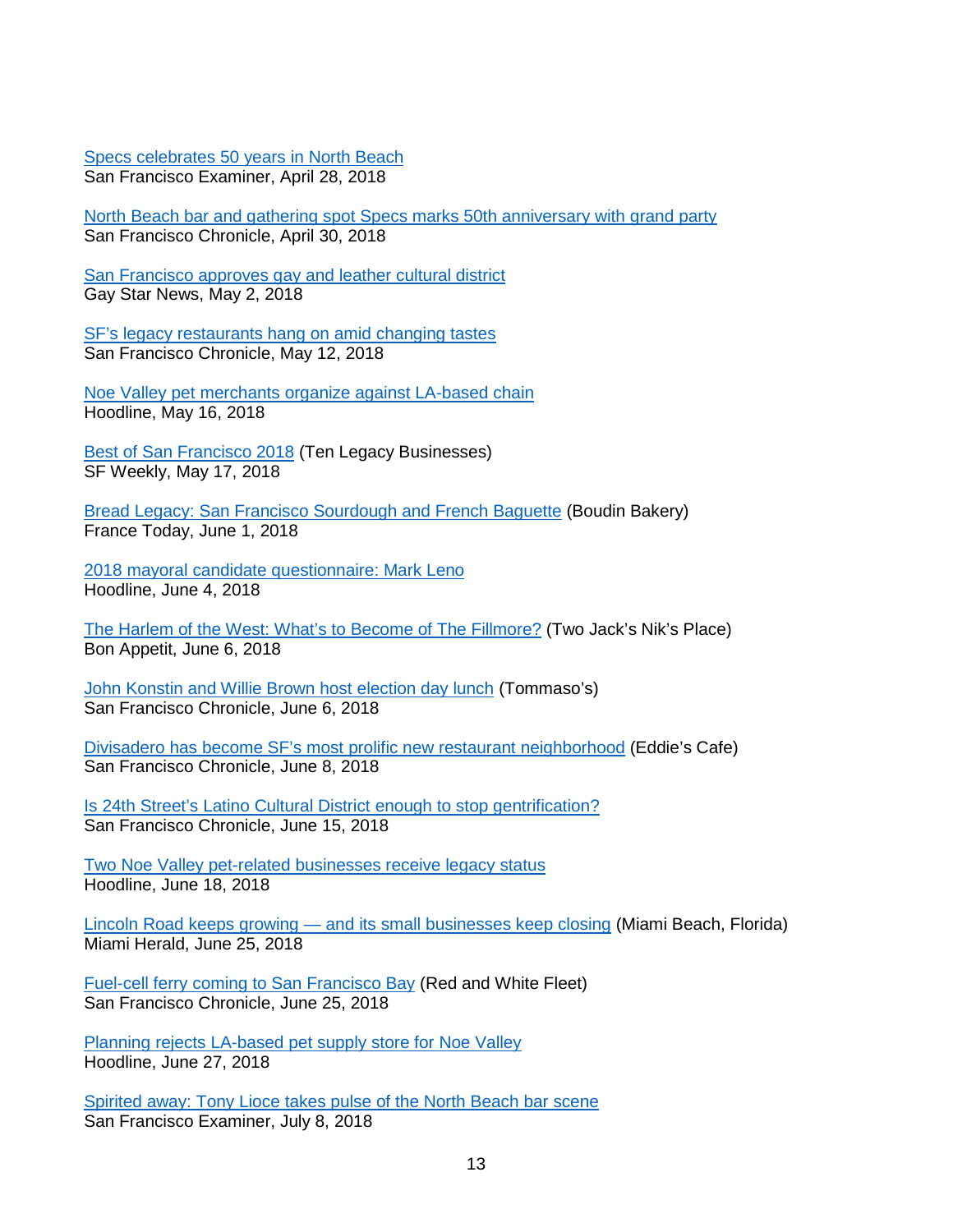[La Victoria bakery tenants told to clear out](http://www.sfexaminer.com/la-victoria-bakery-tenants-told-clear/) San Francisco Examiner, July 19, 2018

[Longtime Mission Bakery Likely to Be Forced out of Building Next Month](https://sf.eater.com/2018/7/19/17592052/la-victoria-bakery-san-francisco-eviction-closure) Eater San Francisco, July 19, 2018

[Now a legacy business, Cove on Castro serves up cafe fare and community](https://hoodline.com/2018/08/now-a-legacy-business-cove-on-castro-serves-up-cafe-fare-and-community) Hoodline, August 27, 2018

[West-side Vancouver residents and developer tangle over block of land and a beloved café](https://vancouversun.com/news/local-news/westside-vancouver-residents-and-developer-tangle-over-block-of-land-and-a-beloved-cafe) Vancouver Sun, August 27, 2018

[Merchants of Butchertown](http://sfbayview.com/2018/09/merchants-of-butchertown/) San Francisco Bay View National Black Newspaper, September 2, 2018

[How SF's legacy retailers reinvent themselves to survive](https://www.sfchronicle.com/business/article/How-SF-s-legacy-retailers-reinvent-themselves-13202077.php) San Francisco Chronicle, September 4, 2018

[City Designates Chloe's Cafe, Hayes Street Grill, Balboa Cafe Legacy Businesses](https://sf.eater.com/2018/9/11/17848052/chloes-cafe-hayes-street-grill-balboa-cafe-legacy-business) Eater San Francisco, September 11, 2018

[Doc's Clock welcomes iconic sign to new home](https://missionlocal.org/2018/09/docs-clock-bar-welcomes-iconic-sign-to-new-home/) Mission Local, September 18, 2018

[Elbo Room building for sale, asks \\$4.2 million](https://sf.curbed.com/2018/9/19/17877952/elbo-room-sale-mission-valencia-bar-concert-venue) Curbed San Francisco, September 19, 2018

[Doc's Clock Sign Is Gloriously Lit Up Again](http://www.sfweekly.com/dining/docs-clock-sign-is-gloriously-lit-up-again/) SF Weekly, September 19, 2018

#### **Twitter (July – September 2018)**

Following are 13 tweets featuring Legacy Businesses or the Legacy Business Program for the period April through September 2018. Nine of the tweets were accompanied by associated, complementary posts on Facebook.

#### April 7, 2018

Did you know employee ownership can help carry on the legacy you've built as a small biz & offer a financially rewarding exit? Check out our toolkit to see why the Legacy Business Program & [@institute\\_coop](https://twitter.com/Institute_coop) are excited about employee ownership.<https://sfosb.org/legacy-business/resources>

#### [Institute.coop](https://twitter.com/Institute_coop)

#### [@Institute\\_coop](https://twitter.com/Institute_coop)

We've partnered with the San Francisco Legacy Business Program at [@SFOSB](https://twitter.com/SFOSB) to help business owners explore selling to their employees - take a look at our toolkit that we've developed with them --> https://sfosb.org/legacy-business/resources [#smallbiz](https://twitter.com/hashtag/smallbiz?src=hash) [#successionplanning](https://twitter.com/hashtag/successionplanning?src=hash) [#employeeowned](https://twitter.com/hashtag/employeeowned?src=hash) [#gocoop](https://twitter.com/hashtag/gocoop?src=hash)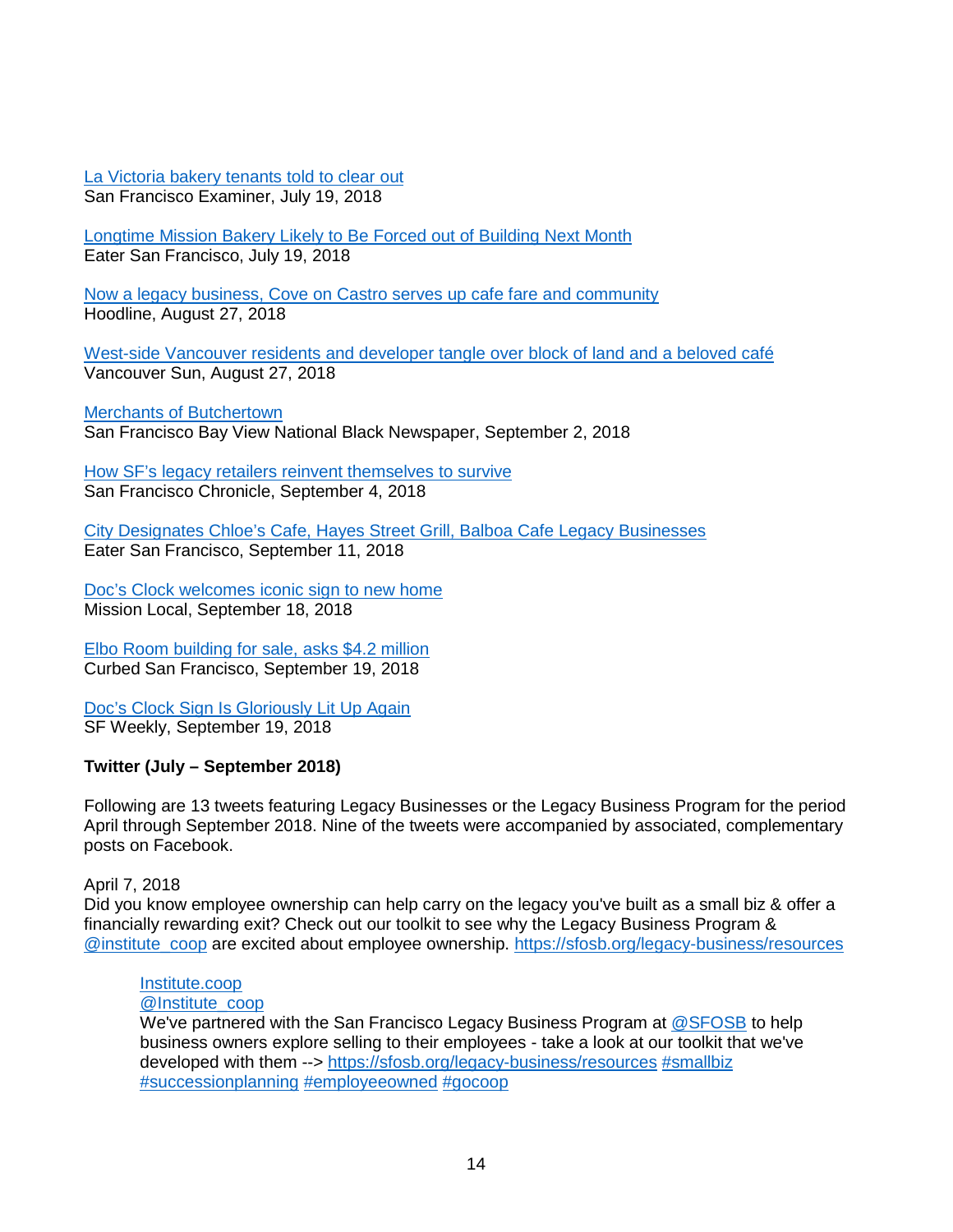#### April 9, 2018

A big win for Bayview-Hunters Point today! Join us in congratulating the Jazz Room, tonight's addition to the Legacy Business Registry. Family owned and operated for over 54 years & beloved by the neighborhood - a true community serving business. [#smallbiz](https://twitter.com/hashtag/smallbiz?src=hash)

#### [Apr 23,](https://twitter.com/SFOSB/status/988517339321675776) 2018

The oldest shipping company in SF and a youth-serving nonprofit in the Mission and are being considered for the Legacy Business Registry today! Tune in to the Small Business Commission meeting at 2pm today. [#sflegacybusiness](https://twitter.com/hashtag/sflegacybusiness?src=hash) [#legacybusiness](https://twitter.com/hashtag/legacybusiness?src=hash) [#sf](https://twitter.com/hashtag/sf?src=hash) [#smallbiz](https://twitter.com/hashtag/smallbiz?src=hash)

#### [Apr 23,](https://twitter.com/SFOSB/status/988517339321675776) 2018

Congratulations to Mission Graduates, a nonprofit that offers college prep programs for Latino youth in the Mission & Marine Chartering Company, the oldest shipping company in SF, for being approved as Legacy Businesses today!! [#sflegacybusiness](https://twitter.com/hashtag/sflegacybusiness?src=hash) [#legacybusiness](https://twitter.com/hashtag/legacybusiness?src=hash) [#smallbiz](https://twitter.com/hashtag/smallbiz?src=hash)

### May 7, 2018

Cheers to community-led Legacy Business events! Join in the celebration of Ingleside's four Legacy Businesses on 5/19, 6-8pm: [@TheAveBar,](https://twitter.com/TheAveBar) [@faxongarageinc,](https://twitter.com/faxongarageinc) [#BeepsBurgers,](https://twitter.com/hashtag/BeepsBurgers?src=hash) [#OceanHairDesign.](https://twitter.com/hashtag/OceanHairDesign?src=hash) Leave your kids at home for this one, 21+ only.

#### May 16, 2018

Legacy Business [@TommasosSF](https://twitter.com/TommasosSF) awarded SBA's 2018 Northern CA Family-Owned Business! [#SFLegacyBusiness](https://twitter.com/hashtag/SFLegacyBusiness?src=hash) [#SFSBW2018](https://twitter.com/hashtag/SFSBW2018?src=hash) [#SF](https://twitter.com/hashtag/SF?src=hash) [#SmallBiz](https://twitter.com/hashtag/SmallBiz?src=hash)

#### May 22, 2018

Congratulations to San Francisco's newest Legacy Businesses: Knight's Catering, Marine Chartering and Mission Graduates. [@SFOSB](https://twitter.com/SFOSB) [@InvestSF](https://twitter.com/InvestSF) [#legacybusiness](https://twitter.com/hashtag/legacybusiness?src=hash) [#nonprofits](https://twitter.com/hashtag/nonprofits?src=hash) [http://oewd.org/article/knights-catering-marine-chartering-and-mission-graduates-approved-sf-small](http://oewd.org/article/knights-catering-marine-chartering-and-mission-graduates-approved-sf-small-business)[business](http://oewd.org/article/knights-catering-marine-chartering-and-mission-graduates-approved-sf-small-business)

#### June 12, 2018

Join us in congratulating two pet related businesses in Noe Valley, The Animal Company & VIP Grooming for being unanimously approved by the SF Small Business Commission yesterday for the Legacy Business Registry! [#SFLegacyBusiness](https://twitter.com/hashtag/SFLegacyBusiness?src=hash) [#NeighborhoodServing](https://twitter.com/hashtag/NeighborhoodServing?src=hash) [@VIPScrubClub](https://twitter.com/VIPScrubClub) [@jeffsheehysf](https://twitter.com/jeffsheehysf)

#### June 27, 2018

Congratulations to [#SFLegacyBusiness](https://twitter.com/hashtag/SFLegacyBusiness?src=hash) [@JeffreysToys](https://twitter.com/JeffreysToys) for the well-deserved recognition from [@sanfranmag!](https://twitter.com/sanfranmag)

[jeffreys.toys](https://twitter.com/JeffreysToys) [@JeffreysToys](https://twitter.com/JeffreysToys)  [@sanfranmag](https://twitter.com/sanfranmag)[@SFOSB](https://twitter.com/SFOSB)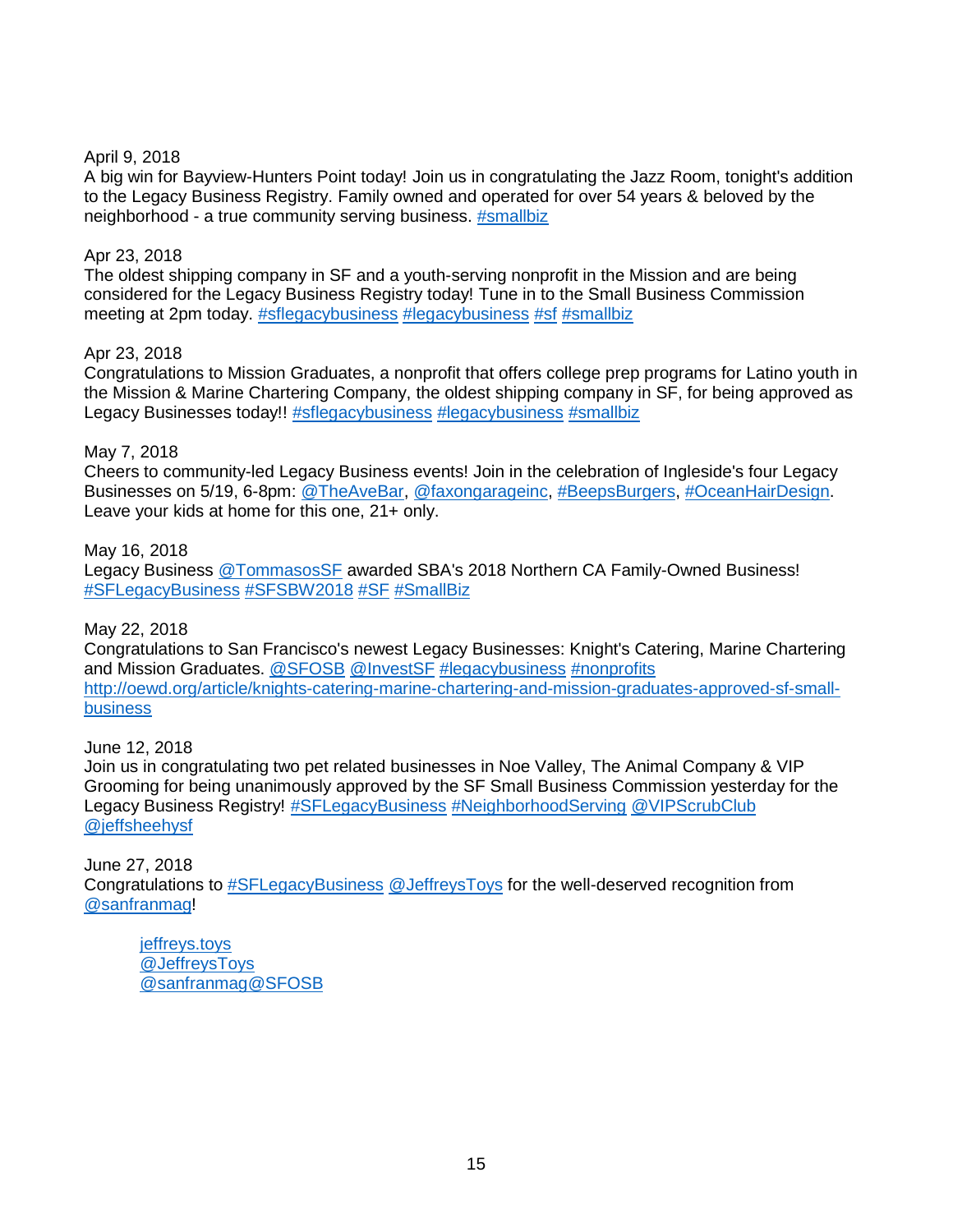#### August 22, 2018

Surviving the test of time, fire, flood & surging rent prices, SF's oldest restaurants bring classic dishes & culture to our City. Newest Legacy Businesses [@BalboaCafeSF](https://twitter.com/BalboaCafeSF) & [#HayesStreetGrill](https://twitter.com/hashtag/HayesStreetGrill?src=hash) are historic gems keeping the SF gourmet tradition alive! [#SFLegacyBiz](https://twitter.com/hashtag/SFLegacyBiz?src=hash) [#LegacyBusiness](https://twitter.com/hashtag/LegacyBusiness?src=hash)

#### August 28, 2018

The best way to celebrate OSB birthdays is with [#SFLegacyBiz](https://twitter.com/hashtag/SFLegacyBiz?src=hash) delicacies! [@noevalleybakery](https://twitter.com/noevalleybakery) fruit tartlets are the perfect sweet treat to brighten your day. Happy birthday, Carol! [#LegacyBusiness](https://twitter.com/hashtag/LegacyBusiness?src=hash)



#### September 10, 2018

We're thrilled to announce the newest Legacy Businesses approved by the Small Business Commission tonight! [@PIER39,](https://twitter.com/PIER39) Chloe's Café, FTC Skateboarding, Haight & Fillmore Whole Foods and Marina Supermarket. Check out our [#SFLegacyBiz](https://twitter.com/hashtag/SFLegacyBiz?src=hash) Registry and map [https://bit.ly/2CI2LCE](https://t.co/xdmtPAVKX5) !

#### September 24, 2018

Congrats to this afternoon's additions to the SF Legacy Business Registry - unanimously approved by the Small Business Commission: CA Wine Merchants, [@creativityxplrd,](https://twitter.com/creativityxplrd) Great Wall Hardware, [@IXIA\\_SF,](https://twitter.com/IXIA_SF) the Jug Shop & [@sfbayview!](https://twitter.com/sfbayview) [#SFLegacyBiz](https://twitter.com/hashtag/SFLegacyBiz?src=hash) [#LegacyBusiness](https://twitter.com/hashtag/LegacyBusiness?src=hash)

# **MAJOR UPCOMING ACTIVITIES (OCTOBER 2018 and BEYOND)**

- Work with Osaki Creative Group on marketing and branding for the Legacy Business Program, including brand identity, collateral, public relations, marketing and website improvements.
- Review and process the Business Assistance Grant applications for fiscal year 2018-19.
- Create an online Business Assistance Grant application for fiscal year 2019-20.
- Create a toolkit for Legacy Businesses on how to do business with the City and County of San Francisco.
- Create a toolkit for Legacy Businesses on purchasing commercial property.
- Investigate providing incentives to Legacy Businesses to purchase the buildings from which they operate as a viable strategy for securing the future stability of San Francisco's long-operating businesses.
- Develop policies to measure and analyze the impacts of the Business Assistance Grant and Rent Stabilization Grant, and develop protocols to address the growing demand for the grants.